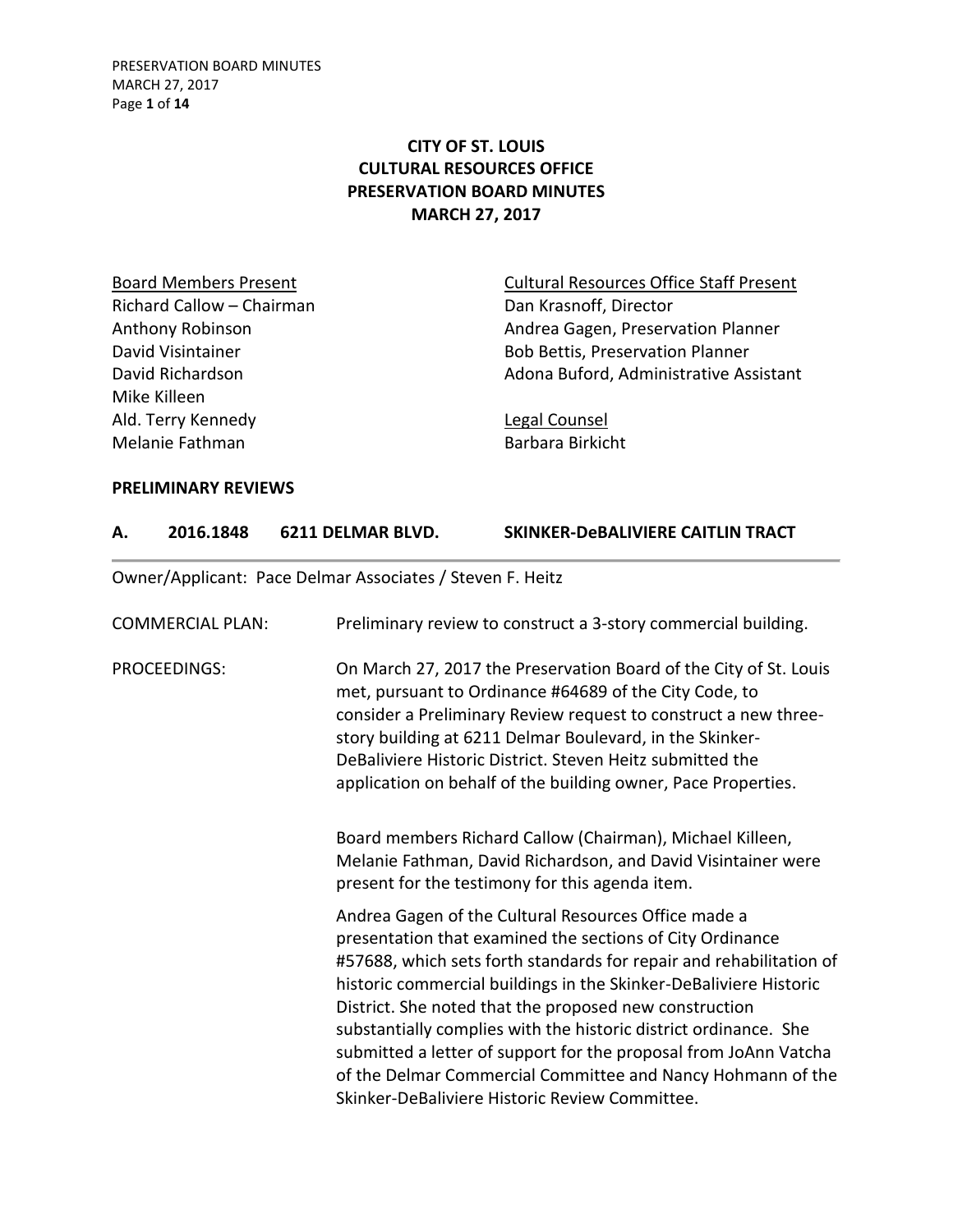PRESERVATION BOARD MINUTES MARCH 27, 2017 Page **2** of **14**

|                           | Lance McOlgan, architect for the project, testified that he was in<br>agreement with the staff recommendation.                                                                                                                                                                                                                                                                                                                                                                                                                                                                                                                                                                                                                                                          |
|---------------------------|-------------------------------------------------------------------------------------------------------------------------------------------------------------------------------------------------------------------------------------------------------------------------------------------------------------------------------------------------------------------------------------------------------------------------------------------------------------------------------------------------------------------------------------------------------------------------------------------------------------------------------------------------------------------------------------------------------------------------------------------------------------------------|
| <b>FINDINGS OF FACTS:</b> | The Preservation Board found that:<br>6211 Delmar Boulevard is within the Skinker-DeBaliviere Local<br>$\bullet$<br>Historic District;<br>The proposed building, although taller than many of the<br>$\bullet$<br>historic commercial buildings to its west, exists in an area with<br>a variety of building heights, including three-, four- and seven-<br>story buildings to the south and east;<br>The scale of the building is addressed by the complex massing<br>$\bullet$<br>of the building into bays, some recessed, so that the Delmar<br>façade appears to be a series of connected structures rather<br>than one large building;<br>The proposed building meets the standards for siting; roof<br>$\bullet$<br>shape and materials; and exterior materials. |
| <b>BOARD DECISION:</b>    | It was the decision of the Preservation Board to grant preliminary<br>approval of the new construction with the stipulations that final<br>plans and exterior materials are reviewed and approved by the<br>Cultural Resources Office. The motion was made by Board<br>Member Killeen. Mr. David Visintainer seconded the motion.<br>The motion passed four to nothing, with Board Member David<br>Richardson recusing himself from the vote.                                                                                                                                                                                                                                                                                                                           |

|  |  | 2017.0040 | 44 MARYLAND PLAZA | <b>CENTRAL WEST END HISTORIC DISTRICT</b> |
|--|--|-----------|-------------------|-------------------------------------------|
|--|--|-----------|-------------------|-------------------------------------------|

Owner: Koplar Properties Applicant: Sara Hentz

| <b>COMMERCIAL PLAN:</b> | Preliminary review for changes to front facade.                                                                                                                                                                                                                                                                                                                                                       |
|-------------------------|-------------------------------------------------------------------------------------------------------------------------------------------------------------------------------------------------------------------------------------------------------------------------------------------------------------------------------------------------------------------------------------------------------|
| PROCEEDINGS:            | On March 27, 2017 the Preservation Board of the City of St. Louis<br>met, pursuant to Ordinance #64689 of the City Code, to<br>consider a Preliminary Review request to make façade alterations<br>to a two-story commercial building at 44 Maryland Plaza, in the<br>Central West End Historic District. Sara Hentz submitted the<br>application on behalf of the building owner, Koplar Properties. |
|                         | Board members Richard Callow (Chairman), Michael Killeen,<br>Melanie Fathman, David Richardson, Alderman Terry Kennedy and<br>David Visintainer were present for the testimony for this agenda<br>item. Board member Anthony Robinson entered during the                                                                                                                                              |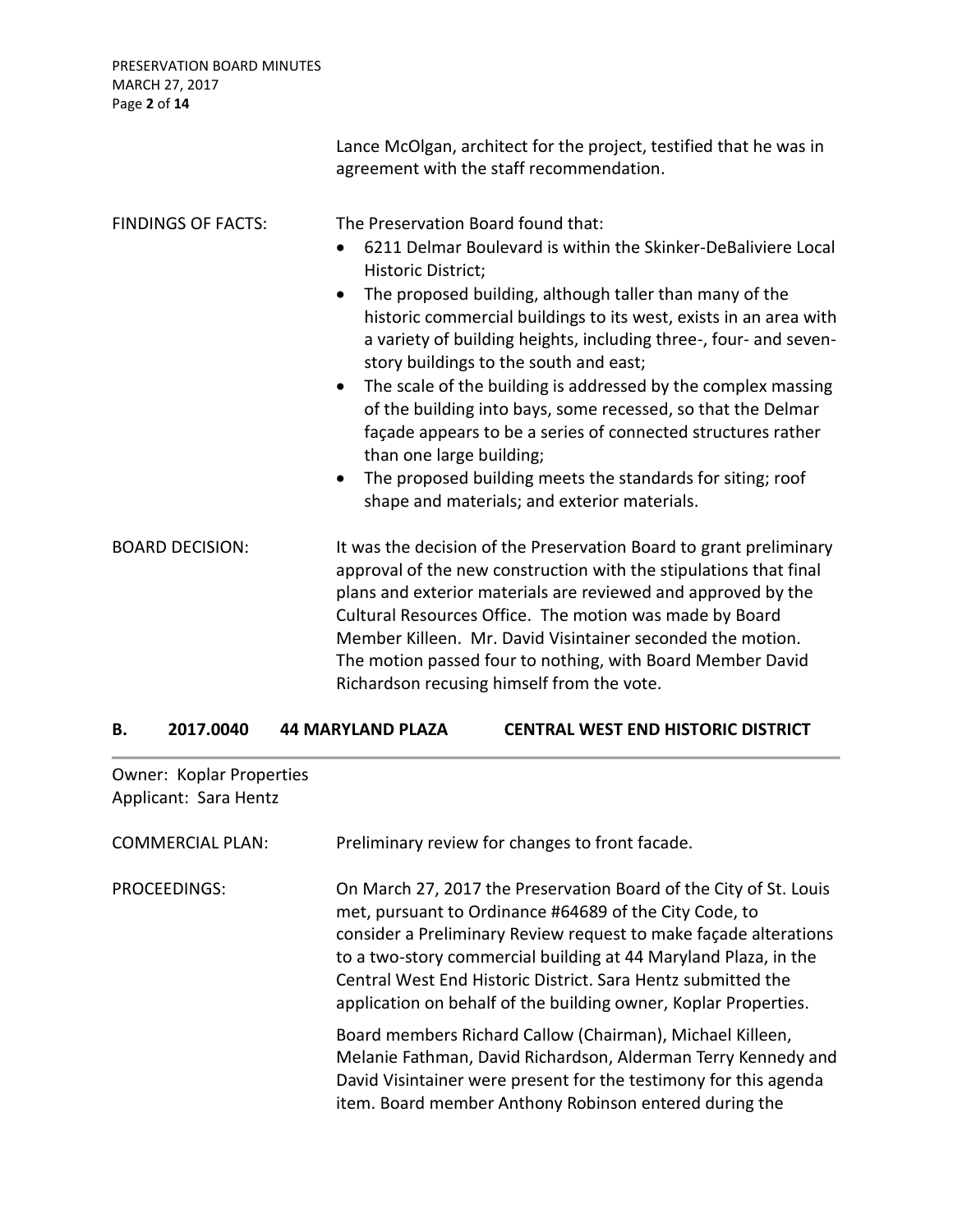testimony of the first applicant.

Daniel Krasnoff of the Cultural Resources Office made a presentation that examined the sections of City Ordinance #61177, which sets forth standards for repair and rehabilitation of historic commercial buildings in the Central West End Historic District. He noted that the Preservation Board had denied a proposal from the same applicant in February, but that the application being heard at the current meeting had been revised from plans submitted at that time.

Mr. Krasnoff identified the plans components: raise the height of the entry door; reduce the size of the first story window bulkheads--changing their material to granite; enlarge the first story window openings—new windows each having three vertical muntins; and the placement of metal "shutters" on tracks at the height of the second story windows.

Mr. Krasnoff emphasized the value of adding the retailer Suit Supply to the Maryland Plaza shopping district. He also noted that the alterations currently proposed raised issues in light of the historic district standards. Preliminary support for the proposal was recommended.

Bob Koplar, the building owner, testified in support of the project. He introduced the members of the applicant "team" as well as community members in support of the proposal. Mr. Koplar said he agreed with the recommendation and explained changes to the proposal from what was proposed at the Board meeting in February.

James Dwyer, of the Central West End Association, Planning and Development Committee spoke next. He said the organization supports bringing new retailers to the neighborhood. The committee met with Suit Supply and discussed changes to the design. The committee seeks to preserve the building's integrity while meeting the needs of the retailer. The committee is opposed to the addition of mullions. They support lowering the bulkhead, but oppose the use of the new, granite material, and wish that the new bulkhead would be faced in Vitrolite. The committee supports increasing the height of the door and is not opposed to the "shutters" if their removal is reversible.

Board Member Richardson asked Sam Koplar about the change from keeping the first story window bulkheads as Vitrolite, as was originally proposed, to granite.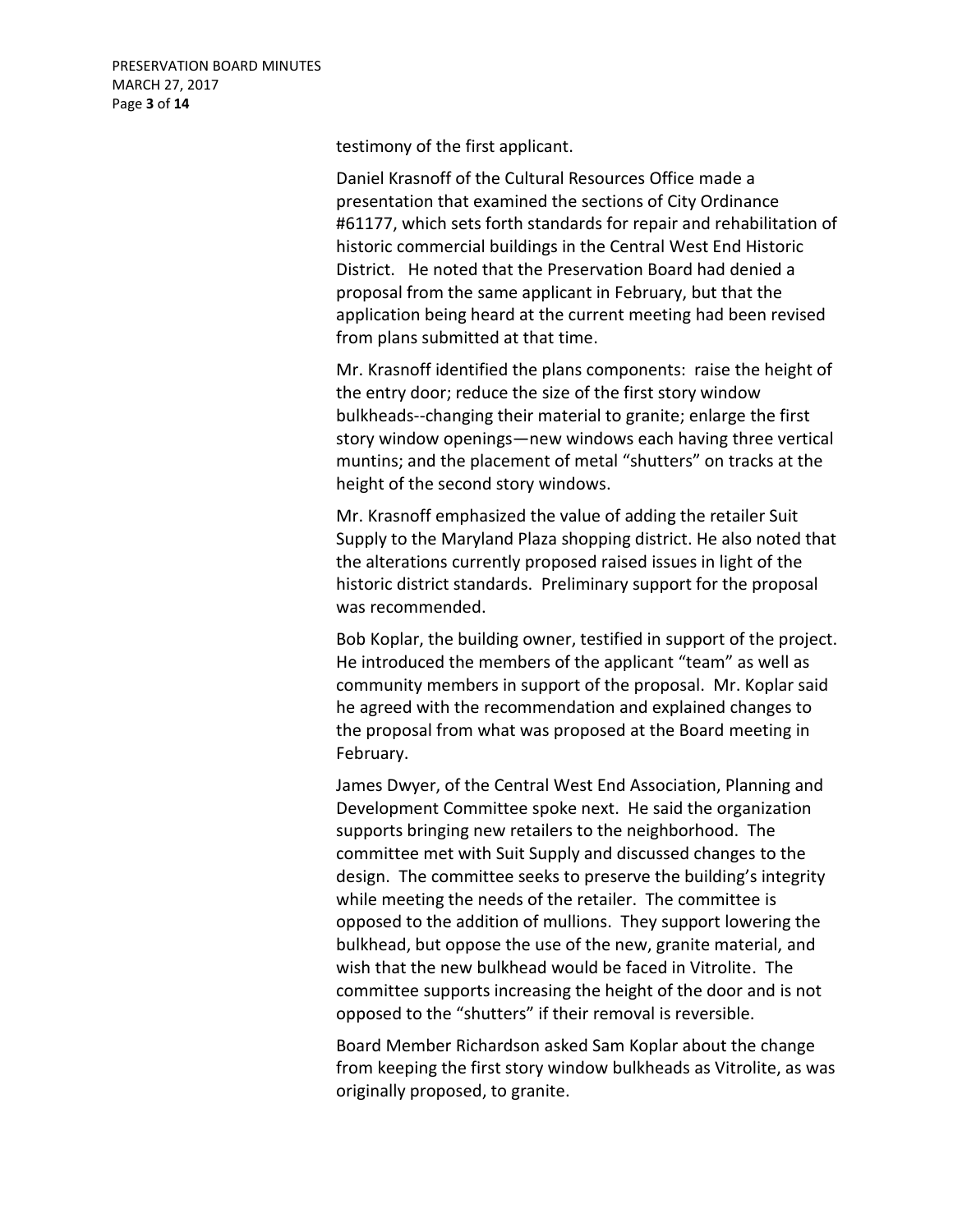PRESERVATION BOARD MINUTES MARCH 27, 2017 Page **4** of **14**

|                           | Mr. Koplar stated that the granite was more durable and looked<br>very similar to Vitrolite. He said, however, that the Vitrolite<br>bulkhead was acceptable to him.                                                                                                                                                                                                                                                                                                                                                                                                          |
|---------------------------|-------------------------------------------------------------------------------------------------------------------------------------------------------------------------------------------------------------------------------------------------------------------------------------------------------------------------------------------------------------------------------------------------------------------------------------------------------------------------------------------------------------------------------------------------------------------------------|
| <b>FINDINGS OF FACTS:</b> | The Preservation Board found that:<br>44 Maryland Plaza is a contributing resource to the Central<br>$\bullet$<br>West End Local Historic District;<br>The proposed alterations would change the historic<br>$\bullet$<br>appearance of the building;<br>Some of the proposed changes can be achieved, but must be<br>$\bullet$<br>done in a way that is reversible;<br>The opportunity to attract high-end retailers with cachet, such<br>$\bullet$<br>as Suit Supply, is important for the continued evolution of the<br>Central West End as a high end retail destination. |
| <b>BOARD DECISION:</b>    | It was the decision of the Preservation Board to grant preliminary<br>approval to the proposal, with the conditions that the applicant<br>consult with staff to ensure that: bulkheads be faced with<br>Vitrolite, the "shutters" on the second story are installed so as to<br>cause no permanent damage, and that the "shutters," as well as<br>the first story mullions, be installed so as to be reversible. The<br>motion was made by Board Member Richardson. Ms. Melanie<br>Fathman seconded the motion. The motion passed with none<br>opposed.                       |

# **C. 2017.0158 5034 WASHINGTON PLACE CENTRAL WEST END HISTORIC DISTRICT**

Owner: E. J. Sansone Applicant: Killeen Studio Architects / Mike Killeen

| <b>RESIDENTIAL PLAN:</b> | Preliminary review to construct 3-story townhouses on vacant<br>parcel.                                                                                                                                                                                                                                                                                                                                        |
|--------------------------|----------------------------------------------------------------------------------------------------------------------------------------------------------------------------------------------------------------------------------------------------------------------------------------------------------------------------------------------------------------------------------------------------------------|
| PROCEEDINGS:             | On March 27, 2017 the Preservation Board of the City of St. Louis<br>met, pursuant to Ordinance #64689 of the City Code, to<br>consider a Preliminary Review request to construct seven, three<br>story, attached townhouses, in the Central West End Historic<br>District. Mike Killeen, of Killeen Studios, submitted the application<br>on behalf of the property owner, 5000 Washington Boulevard,<br>LLC. |
|                          | Board members Richard Callow (Chairman), Michael Killeen,<br>Melanie Fathman, David Richardson, Alderman Terry Kennedy,<br>Anthony Robinson and David Visintainer were present for the                                                                                                                                                                                                                         |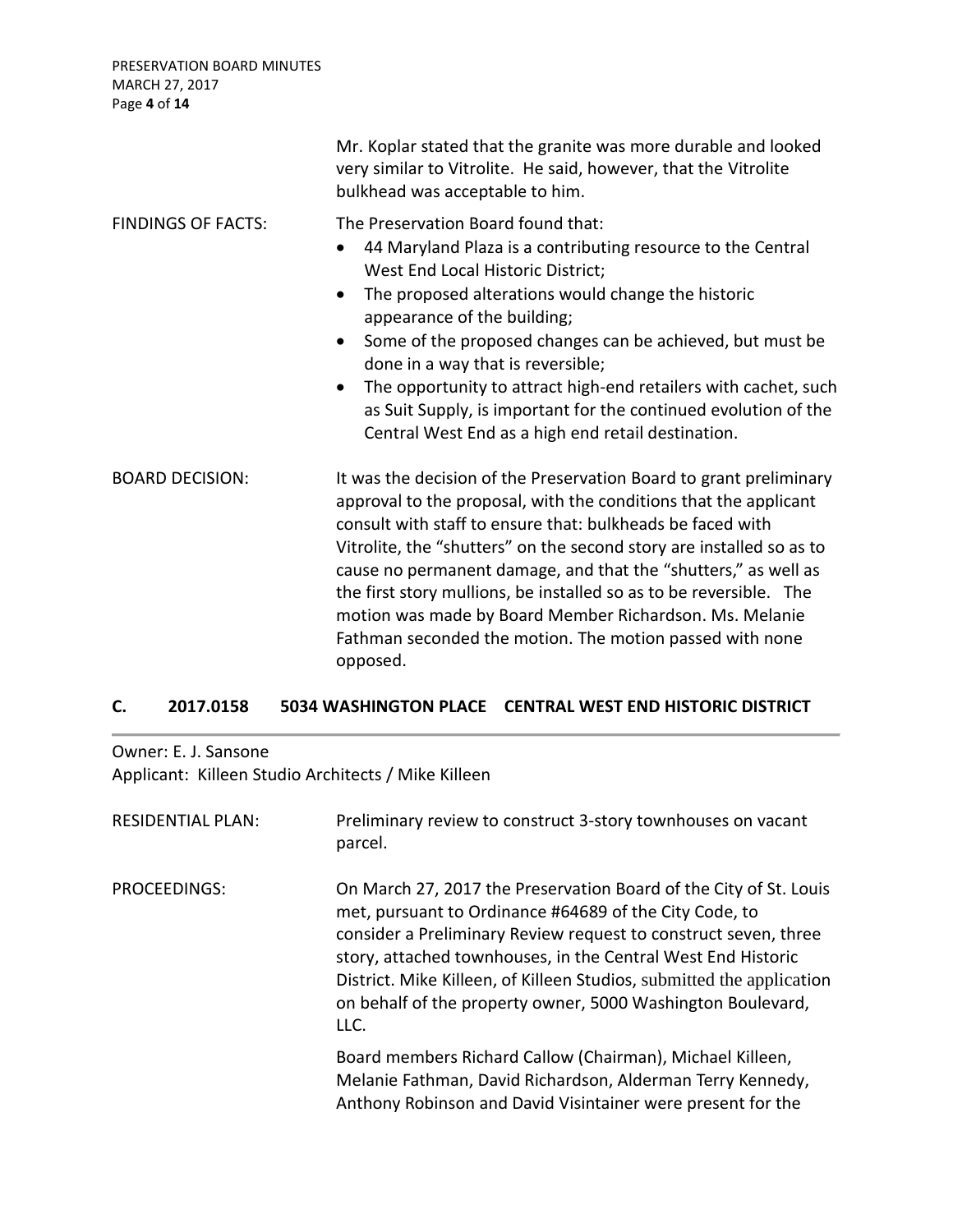|                           | testimony for this agenda item.                                                                                                                                                                                                                                                                                                                                                                                                                |
|---------------------------|------------------------------------------------------------------------------------------------------------------------------------------------------------------------------------------------------------------------------------------------------------------------------------------------------------------------------------------------------------------------------------------------------------------------------------------------|
|                           | Daniel Krasnoff of the Cultural Resources Office made a<br>presentation that examined the sections of City Ordinance<br>#61177, which sets forth standards for construction of new<br>residential buildings in the Central West End Historic District.                                                                                                                                                                                         |
|                           | Mr. Krasnoff explained the project and showed photos of the site<br>and plans. He said the staff could not recommend support for<br>the proposal due to the massing of the proposed development.                                                                                                                                                                                                                                               |
|                           | Mike Killeen, architect for the project, explained its design.                                                                                                                                                                                                                                                                                                                                                                                 |
|                           | E.J. Sansone the developer and property owner for the site<br>explained why he believed the project conformed to the<br>Standards.                                                                                                                                                                                                                                                                                                             |
|                           | Bill Latz and Bryon Martin, residents of the 5000 block of<br>Washington, spoke in favor of the project.                                                                                                                                                                                                                                                                                                                                       |
|                           | Michael Kime, owner of the auction house to the east of the<br>development site, spoke in favor of the project.                                                                                                                                                                                                                                                                                                                                |
|                           | James Dwyer, of the Central West End Association, Planning and<br>Development Committee spoke in favor of the project. He read a<br>statement that noted the desire for alterations to components of<br>the front façade: the third story, transom windows above the<br>French doors and the front porch/entry.                                                                                                                                |
| <b>FINDINGS OF FACTS:</b> | The Preservation Board found that:<br>5034 Washington Place is located in the Central West End<br>٠<br>Local Historic District;                                                                                                                                                                                                                                                                                                                |
|                           | The proposal is to construct a large building consisting of<br>$\bullet$<br>seven attached townhouses.;<br>The design is appropriate for the chosen site.                                                                                                                                                                                                                                                                                      |
|                           |                                                                                                                                                                                                                                                                                                                                                                                                                                                |
| <b>BOARD DECISION:</b>    | It was the decision of the Preservation Board to grant preliminary<br>approval to the proposal, with the conditions that the applicant<br>consult with staff regarding the design, including these final<br>details: the third story, transom windows above the French doors<br>and the front porch/entry. The motion was made by Board<br>Member Richardson. Ms. Melanie Fathman seconded the motion.<br>The motion passed with none opposed. |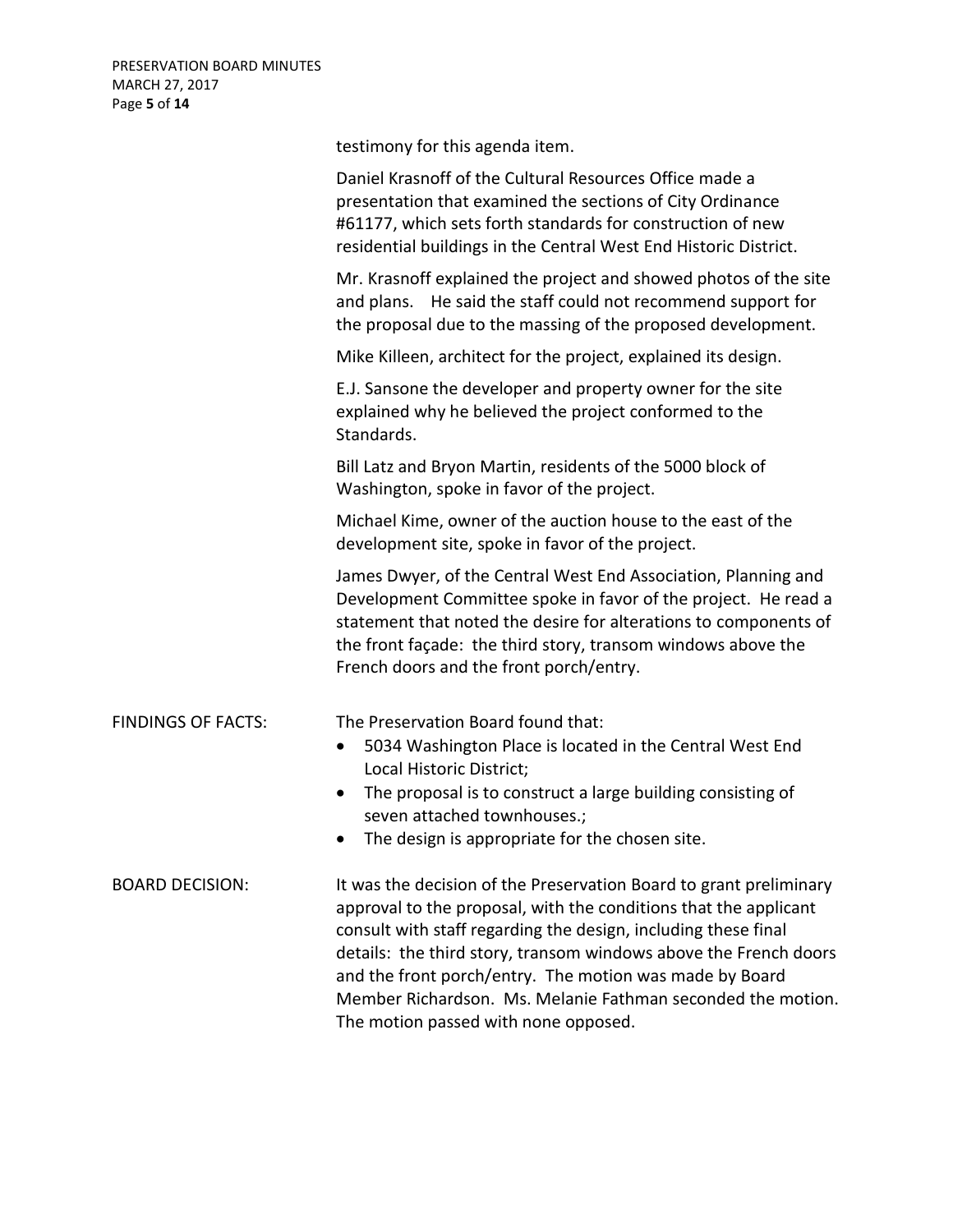### **D. 2017.0382 5872 MINERVA AVENUE NATIONAL REGISTER OF HISTORIC PLACES**

## Owner/Applicant: Patricia Moncrief

| <b>DEMOLITION PLAN:</b> | Preliminary review to demolish building to construct senior living<br>facility.                                                                                                                                                                                                                                                                                                                                                                                                   |
|-------------------------|-----------------------------------------------------------------------------------------------------------------------------------------------------------------------------------------------------------------------------------------------------------------------------------------------------------------------------------------------------------------------------------------------------------------------------------------------------------------------------------|
| PROCEEDINGS:            | March 27, 2017 the Preservation Board of the City of St. Louis<br>met, pursuant to Ordinance #64689 of the City Code, to<br>consider a Preliminary Review request to demolish the<br>Hempstead School, at 5872 Minerva Avenue.                                                                                                                                                                                                                                                    |
|                         | Board members Richard Callow (Chairman), Michael Killeen,<br>Melanie Fathman, David Richardson, Alderman Terry Kennedy,<br>Anthony Robinson and David Visintainer were present for the<br>testimony for this agenda item.                                                                                                                                                                                                                                                         |
|                         | Daniel Krasnoff of the Cultural Resources Office made a presentation that<br>examined the sections of City Ordinance #64689, as revised by City<br>Ordinance #64682, which delineates criteria for the review of demolition<br>proposals for properties in Preservation Review Districts and/or those listed<br>on the National Register of Historic Places. He entered into the record a<br>letter of opposition to the proposal from the Landmarks Association of St.<br>Louis. |
|                         | Mr. Krasnoff discussed the design of the building proposed for<br>demolition and its surrounding context. He also evaluated the<br>demolition in regards to the criteria in the ordinances and<br>identified the reasons for the staff recommendation in support of<br>the proposed demolition.                                                                                                                                                                                   |
|                         | Board Member Robinson asked Mr. Krasnoff about the design of<br>the subsequent new construction. Mr. Krasnoff said there is<br>limited ability for staff to evaluate the design details of<br>redevelopment proposals outside of local historic districts.                                                                                                                                                                                                                        |
|                         | Patricia Moncrief, the applicant, testified next. Ms. Moncrief<br>identified her credentials and expressed a desire to improve the<br>quality of life for seniors. She read a letter from her architect<br>regarding the viability of the building for reuse; he described the<br>fire damage and extensive mold as challenges in reusing the<br>building. She also quoted a letter of support from Alderman<br>Jeffrey Boyd for the proposed demolition and new construction.    |
|                         | Board Member Visintainer asked Ms. Moncrief if she had pursued<br>other vacant sites in the area as an alternative to the demolition                                                                                                                                                                                                                                                                                                                                              |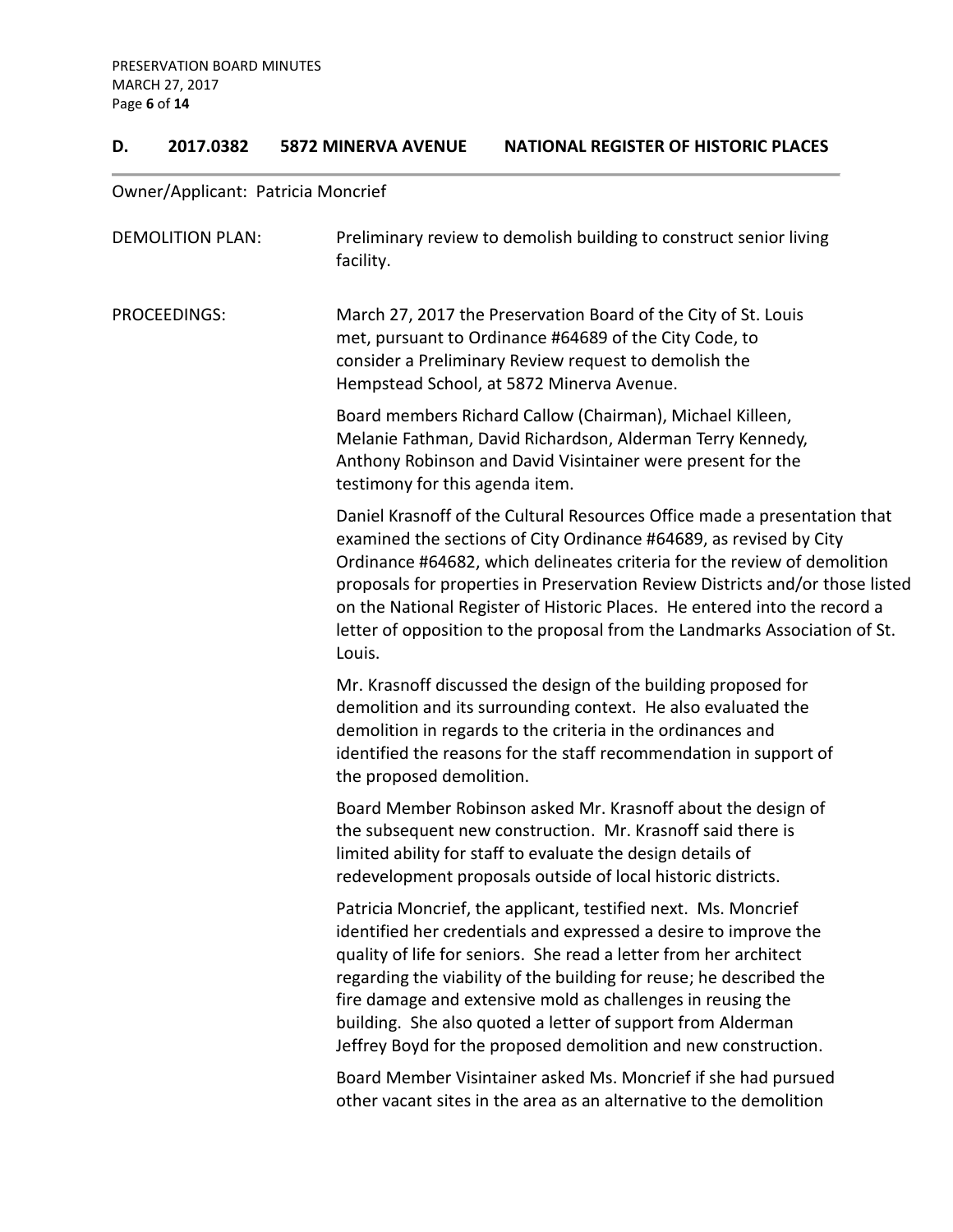|                           | of Hempstead School. She said most of the sites she considered<br>were too small for the size of the building she wants to construct.                                                                                                                                                                                                                                                   |
|---------------------------|-----------------------------------------------------------------------------------------------------------------------------------------------------------------------------------------------------------------------------------------------------------------------------------------------------------------------------------------------------------------------------------------|
|                           | Board Member Killeen asked if she had an economic analysis<br>showing that the school could not reasonably be reused. Ms.<br>Moncrief said she did not possess such an analysis, but that her<br>architect was aware of financing tools such as historic tax credits.                                                                                                                   |
|                           | Alderman Jeffrey Boyd spoke in support of the demolition. He<br>said he would not have supported demolition of the school if the<br>fire had not happened. He had rejected many calls for demolition<br>of Arlington School before it was ultimately rehabilitated.                                                                                                                     |
|                           | Board Member Richardson asked if developers had been<br>interested in the school. Alderman Boyd replied that there had<br>been some interest before the fire, but not since then.                                                                                                                                                                                                       |
|                           | Chairman Callow asked if Alderman Boyd would be interested in<br>placing the demolition of the school within a redevelopment<br>ordinance. Mr. Boyd said he would, and that the project would<br>likely require such an ordinance to be financially viable.                                                                                                                             |
| <b>FINDINGS OF FACTS:</b> | The Preservation Board found that:<br>The Hempstead School is individually listed on the National<br>$\bullet$<br>Register of Historic Places;<br>It was constructed in 1906;<br>$\bullet$<br>It is a High Merit building;<br>$\bullet$<br>The school has been condemned by the Building Division;<br>$\bullet$<br>The building is sound, in terms of the Ordinance.<br>$\bullet$       |
| <b>BOARD DECISION:</b>    | It was the decision of the Preservation Board to deny preliminary<br>approval of the demolition due to the Hempstead School's status<br>as a "High Merit" structure, and, that it is considered sound under<br>the definition of Ordinance #64832. The motion was made by<br>Board member Visintainer. Ms. Melanie Fathman seconded the<br>motion. The motion passed with none opposed. |
|                           | $\mathbf{A}$ by HICTABLA bicTBLAT                                                                                                                                                                                                                                                                                                                                                       |

### **E. 2017.0292 1959 LYNCH STREET BENTON PARK HISTORIC DISTRICT**

Owner/Applicant: Mike and Anne Killeen

| RESIDENTIAL PLAN: | Preliminary review to construct a single family house and garage.                                                                       |
|-------------------|-----------------------------------------------------------------------------------------------------------------------------------------|
| PROCEEDINGS:      | On March 27, 2017, the Preservation Board of the City of St. Louis<br>met, pursuant to Ordinance #64689 of the City Code, to consider a |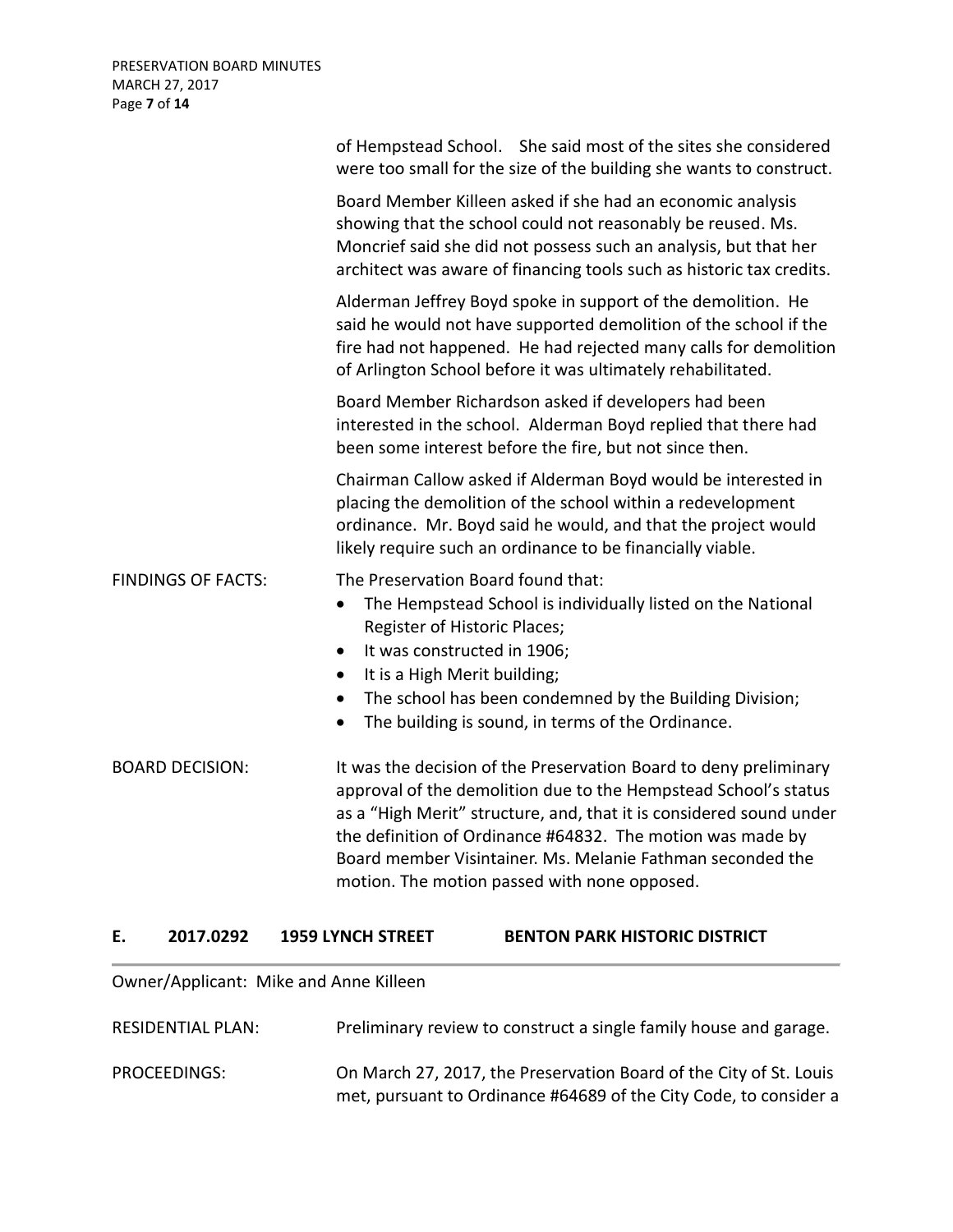|                           | preliminary review application to construct a two-story single<br>family building and a two-car garage at 1959 Lynch Street, located<br>in the Benton Park Neighborhood Local Historic District. The<br>application was submitted by the project architect.                                                                                                                                                                                                            |
|---------------------------|------------------------------------------------------------------------------------------------------------------------------------------------------------------------------------------------------------------------------------------------------------------------------------------------------------------------------------------------------------------------------------------------------------------------------------------------------------------------|
|                           | Board members Richard Callow (Chair); David Visintainer; Melanie<br>Fathman; Terry Kennedy; David Richardson and Anthony Robinson<br>were present for the testimony for this agenda item. Board<br>Member Mike Killeen recused himself from the item, and did not<br>participate in the taking of testimony, the questioning of persons<br>testifying or the discussion after testimony was completed                                                                  |
|                           | Bob Bettis of the Cultural Resources Office made a presentation<br>that examined the sections of City Ordinance #67175, which sets<br>forth the standards for new construction in the Benton Park<br>Historic District. He indicated that the project was generally in<br>compliance with the historic district standards for new<br>construction.                                                                                                                     |
|                           | The applicant was present but did not speak on the project.                                                                                                                                                                                                                                                                                                                                                                                                            |
| <b>FINDINGS OF FACTS:</b> | The Preservation Board found that:<br>The proposed site for construction, 1959 Lynch Street, is<br>$\bullet$<br>located in the Benton Park Local Historic District;<br>The proposed design for the new building follows an<br>$\bullet$<br>appropriate Model Example;<br>As there is no alley, any required parking would necessitate a<br>$\bullet$<br>curb cut either on Salena or Congress;<br>The two-car garage proposed at the corner of Salena and<br>$\bullet$ |
| <b>BOARD DECISION:</b>    | Congress Streets follows an appropriate Model Example.<br>It was the decision of the Preservation Board to grant preliminary<br>approval to the proposal, with the condition that final drawings,<br>materials and colors be reviewed and approved by the Cultural<br>Resources Office. The motion was made by Board Member David<br>Visintainer. Mr. David Richardson seconded the motion. The<br>motion passed with none opposed.                                    |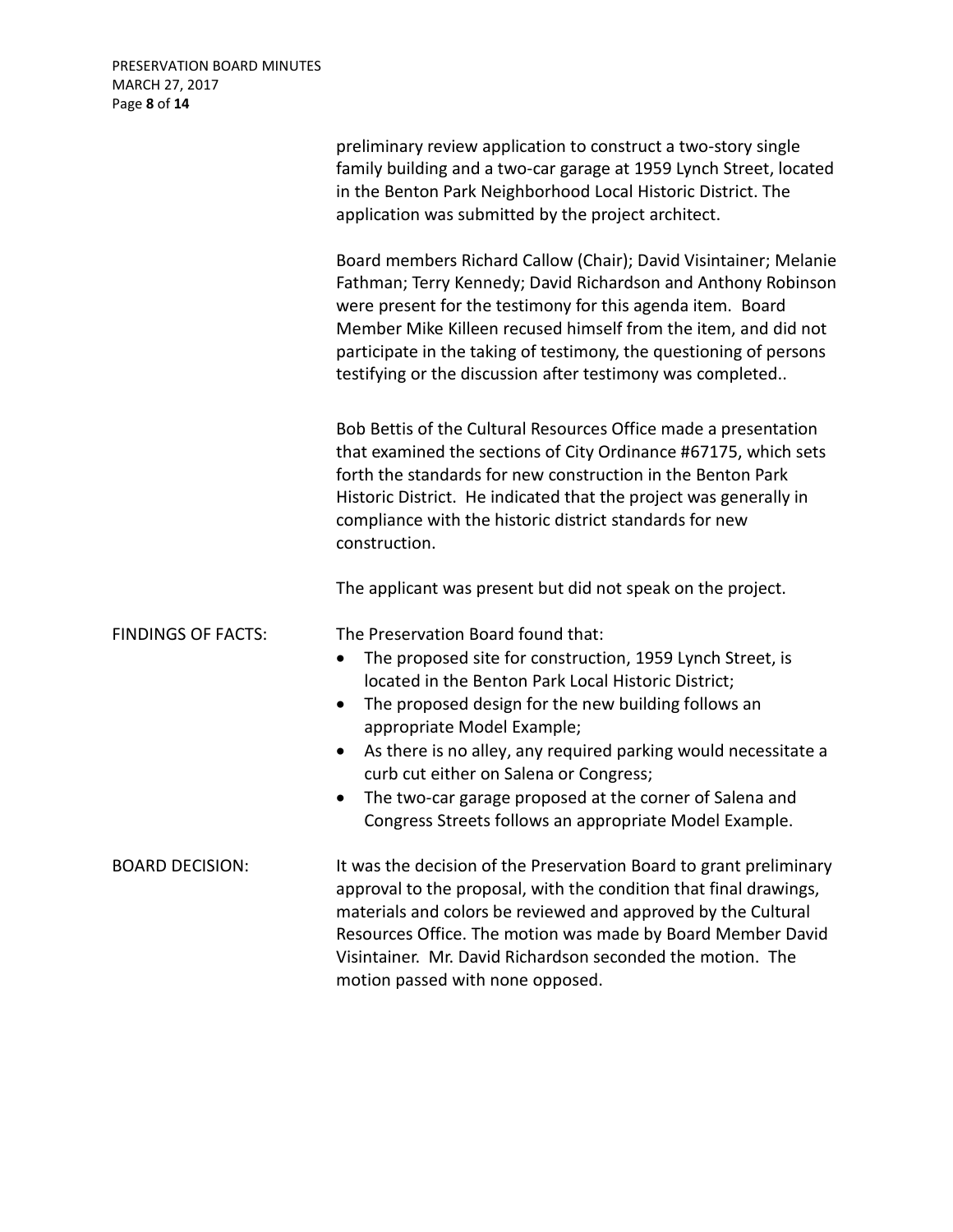# **F. 2017.0308 2217-21 S. 10TH STREET SOULARD HISTORIC DISTRICT**

Owner: Bee Well, LLC Applicant: Rita L. Backstrom

| <b>RESIDENTIAL PLAN:</b>  | Preliminary review to rehabilitate historic building and construct<br>an addition.                                                                                                                                                                                                                                                                                                                           |
|---------------------------|--------------------------------------------------------------------------------------------------------------------------------------------------------------------------------------------------------------------------------------------------------------------------------------------------------------------------------------------------------------------------------------------------------------|
| <b>PROCEEDINGS:</b>       | On March 27, 2017, the Preservation Board of the City of St. Louis<br>met, pursuant to Ordinance #64689 of the City Code, to consider a<br>preliminary review application to construct a single story addition<br>at a Semi-Public facade at 2217-2221 South 10 <sup>th</sup> Street, located in<br>the Soulard Neighborhood Local Historic District. The application<br>was submitted by the project owner. |
|                           | Board members Richard Callow (Chair); David Visintainer; Melanie<br>Fathman; Terry Kennedy; David Richardson and Anthony Robinson<br>were present for the testimony for this agenda item. Board<br>Member Mike Killeen recused himself from the item. and did not<br>participate in the taking of testimony, the questioning of persons<br>testifying or the discussion after testimony was completed        |
|                           | Bob Bettis of the Cultural Resources Office made a presentation<br>that examined the sections of City Ordinance #57078, which sets<br>forth the standards for new construction in the Soulard Historic<br>District. He indicated that the project was generally in compliance<br>with the historic district standards for new construction.                                                                  |
|                           | The applicant was present but did not speak on the project.                                                                                                                                                                                                                                                                                                                                                  |
| <b>FINDINGS OF FACTS:</b> | The Preservation Board found that:<br>The proposed new construction is a single story addition that<br>$\bullet$<br>will be situated on a semi-public façade but will be attached<br>only at the rear of the historic building. The building responds<br>to the intent of the New Construction section of the Soulard<br>Historic District Standards, while not meeting every standard.                      |
|                           | The building has an appropriate scale and detail;                                                                                                                                                                                                                                                                                                                                                            |
|                           | The street façade materials will brick, and meet the standards<br>$\bullet$<br>for façade materials. The lap siding proposed for the majority<br>of the west elevation and the rear does not meet the<br>standards;                                                                                                                                                                                          |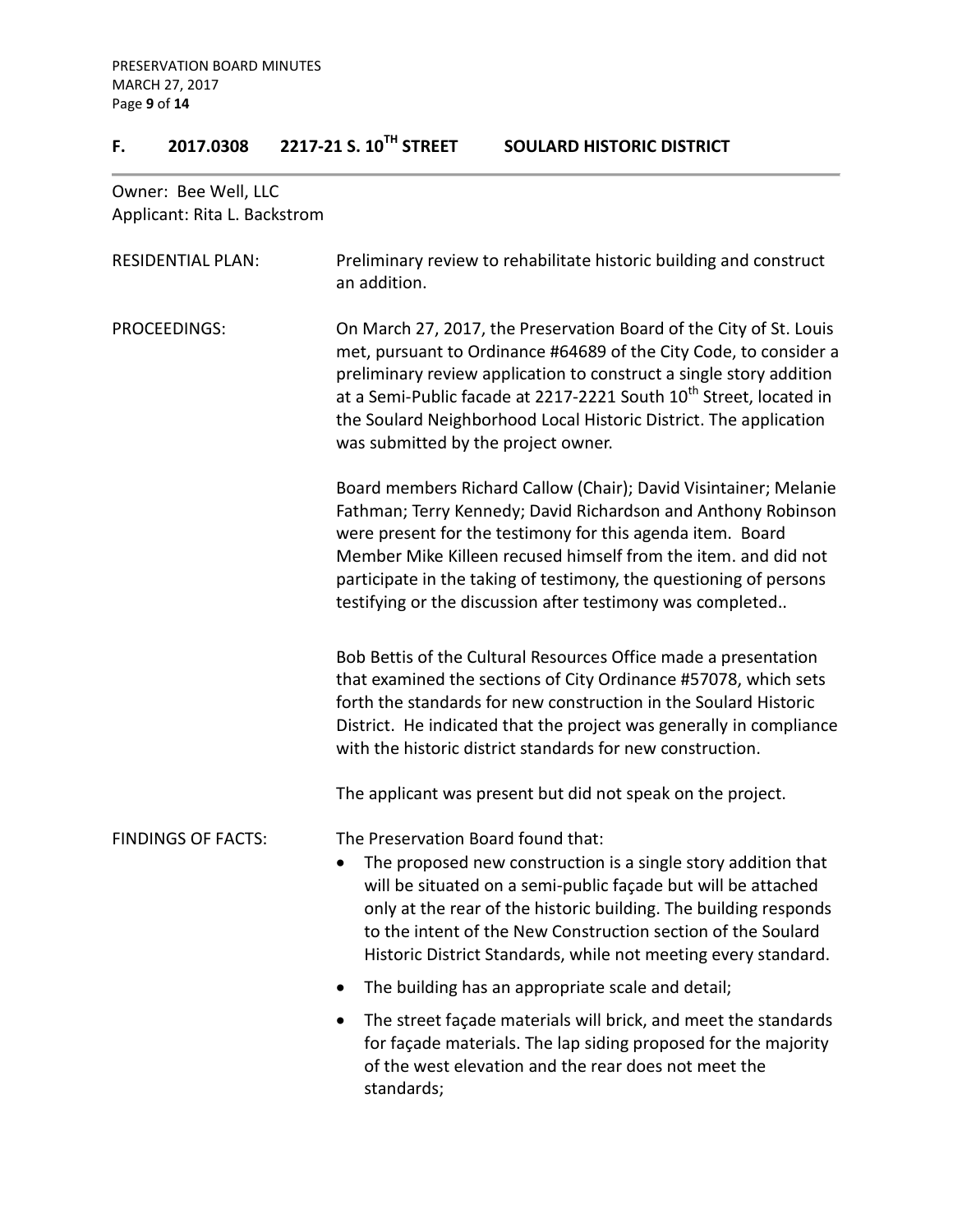PRESERVATION BOARD MINUTES MARCH 27, 2017 Page **10** of **14**

|                        | The frame building to be demolished has been heavily altered.<br>$\bullet$<br>Although in its original location, only the foundation and the<br>south wall are original. The rest of the building has been<br>rebuilt over the past few decades and the structure is not<br>considered to be a contributing historic resource.                                           |
|------------------------|--------------------------------------------------------------------------------------------------------------------------------------------------------------------------------------------------------------------------------------------------------------------------------------------------------------------------------------------------------------------------|
| <b>BOARD DECISION:</b> | It was the decision of the Preservation Board to grant preliminary<br>approval to the proposal, with the condition that final drawings,<br>materials and colors be reviewed and approved by the Cultural<br>Resources Office. The motion was made by Board Member<br>Melanie Fathman. Mr. David Visintainer seconded the motion.<br>The motion passed with none opposed. |

### **G. 2017.0333 1116 MISSOURI AVENUE LAFAYETTE SQUARE HISTORIC DISTRICT**

Owner: Pulte Group Applicant: Killeen Studio Architects / Mike Killeen

| <b>RESIDENTIAL PLAN:</b> | Preliminary review to construct attached townhouses on 4-<br>acre vacant lot.                                                                                                                                                                                                                                                                                                                                                                                                                                                                                    |
|--------------------------|------------------------------------------------------------------------------------------------------------------------------------------------------------------------------------------------------------------------------------------------------------------------------------------------------------------------------------------------------------------------------------------------------------------------------------------------------------------------------------------------------------------------------------------------------------------|
| <b>PROCEEDINGS:</b>      | On March 27, 2017, the Preservation Board of the City of St. Louis<br>met, pursuant to Ordinance #64689 of the City Code, to consider<br>a Preliminary Application to construct 64 townhouses in attached<br>groups of 3-5 units, at 1116 Missouri, a 4-plus acre site in<br>the Lafayette Square Local Historic District. The application was<br>submitted by the Pulte Group.                                                                                                                                                                                  |
|                          | Board members Richard Callow (Chair), Michael Killeen, Alderman<br>Terry Kennedy, Melanie Fathman, David Richardson, Anthony<br>Robinson and David Visintainer were present for the testimony for<br>this agenda item. Board members Killeen and Richardson recused<br>themselves because they were members of the project's<br>development team. Mr. Richardson did not participate in the<br>taking of questions, deliberations or in any discussion after<br>testimony was completed. Board member Killeen testified on<br>behalf of the project as proposes. |
|                          | Daniel Krasnoff, of the Cultural Resources Office, made a<br>presentation that examined the sections of City Ordinance<br>#69112, which sets forth the standards for residential new<br>construction in the Lafayette Square Local Historic District. He<br>testified that the project was incompliance with many, but not all<br>of the Standards. He began by reading the comments of                                                                                                                                                                          |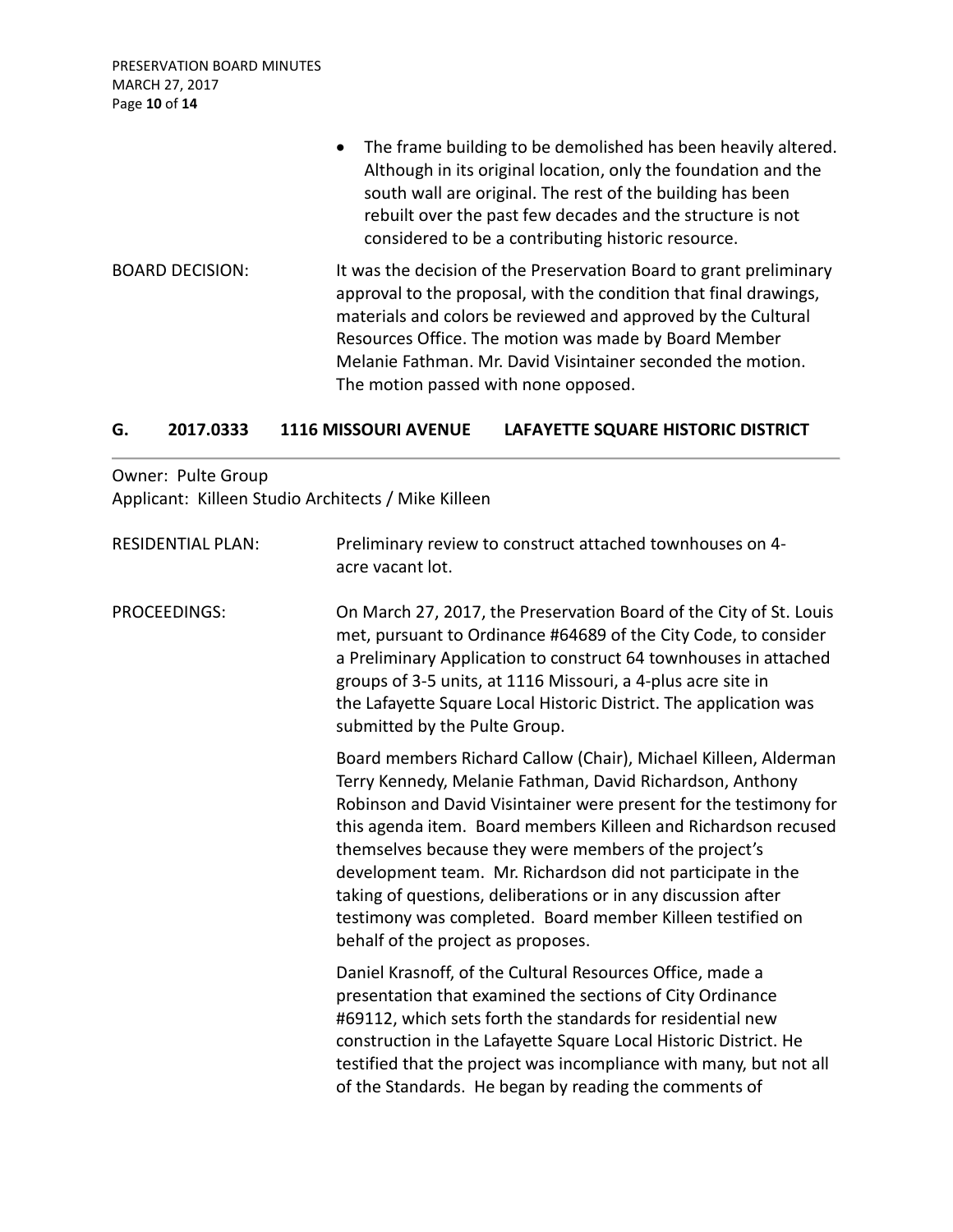Alderman Christine Ingrassia into the record. Alderman Ingrassia did not express either support or opposition to the project.

Mr. Krasnoff summarized the proposal and showed images of the development site and the surrounding area. He explained the reasoning for the staff recommendation and aspects of the proposal that were non-compliant.

Board Member Visintainer asked Mr. Krasnoff about the relationship between the topography of the site and the drawings presented. Mr. Krasnoff deferred the question to the project architect, Mr. Killeen, and George Stock, the engineer for the project. Mr. Killeen said the artist's rendering incorrectly did not denote the change in the roof line that would result from the grade change.

Board member Visintainer asked how the Board could approve a variance for a new curb cut for the LaSalle Street and Mackay intersection, when it was not identified in the staff analysis. Mr. Krasnoff said that was an oversight but said that the Board could vote to allow it, if it chose to do so.

Board Member Visintainer asked Mr. Krasnoff why the project had two model examples when the code required one. Mr. Krasnoff replied that the design was representative of the style of architecture in Lafayette Square, but acknowledged the selected HME was not in conformance with the code.

Matthew Segal, of the Pulte Group, spoke in favor of the project. He said that there had been several meetings with the community and that Pulte remained interested in further discussions about the proposal.

George Stock, the engineer for the project, spoke next. He summarized challenges working within the project area—because of the topography of the site and the sewer line that runs through the site. He also identified areas within the Lafayette Square Local Historic District with building densities similar to the proposal before the Board.

Mr. Visintainer pointed out that right now there are no valid current access points that exists on the Public R.O.W. into Mackay Pl. and that putting a major access into a dead end piece of street where cars parked on both sides cannot accommodate two-way traffic with cars parked on it.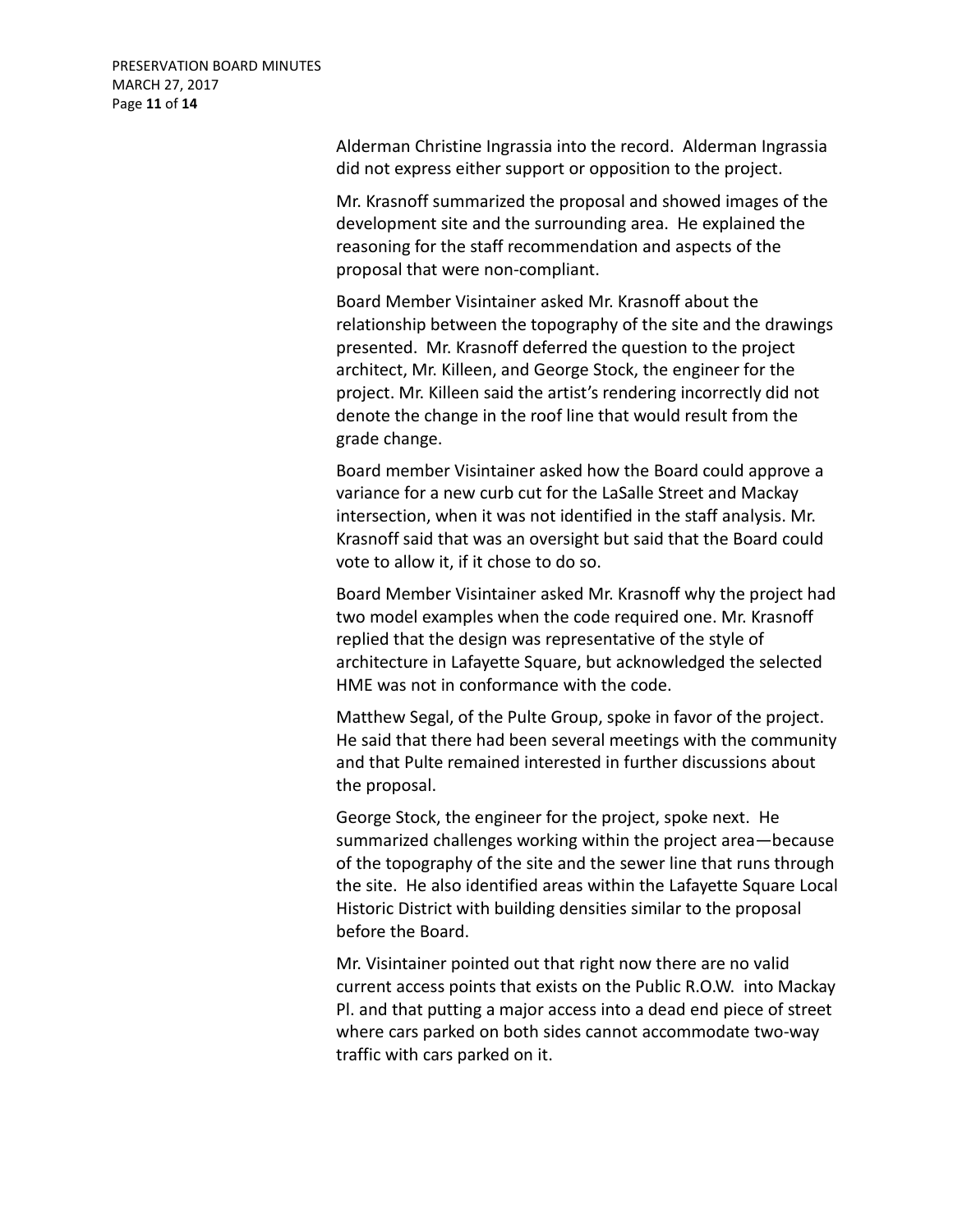|                           | Mr. Stock stated that the above statement is correct, that there<br>were formerly two curb cuts and now they are putting in one.                                                                                                                                          |
|---------------------------|---------------------------------------------------------------------------------------------------------------------------------------------------------------------------------------------------------------------------------------------------------------------------|
|                           | Mr. Visintainer stated that Mike Killeen, the project architect, then<br>spoke. He outlined the evolution of the design of the project,<br>explained the decision to use two model examples in combination<br>and the design components of the non-street-facing facades. |
|                           | Board Member Robinson asked why a street was not proposed<br>through the center of the site, off Chouteau. Mr. Stock answered<br>that the topographic difference between Mackay and Missouri<br>made it difficult for structures to share an alley.                       |
|                           | Catherine Gilbert, neighborhood resident, spoke in favor of the<br>project.                                                                                                                                                                                               |
|                           | Phil Hulse, of Green Street, a real estate development company,<br>spoke in favor of the project.                                                                                                                                                                         |
|                           | Peter Hulse, also of Green Street, a real estate development<br>company, spoke in favor of the project.                                                                                                                                                                   |
|                           | Chairman Callow informally polled the Board. All Board members<br>indicated they did not believe the project as currently submitted<br>complied with the Standards and therefore would not vote to<br>grant Preliminary Approval.                                         |
|                           | Chairman Callow indicated that the presentation by Keith<br>Houghton, on behalf of the Lafayette Square Restoration<br>Committee, should be entered into the record, but took no further<br>testimony from those opposed to the project.                                  |
| <b>FINDINGS OF FACTS:</b> | The Preservation Board found that:<br>The proposed site for construction, 1116 Missouri Avenue, is<br>$\bullet$<br>located at the northern edge of the Lafayette Square Local<br>Historic District;                                                                       |
|                           | The site is a large, vacant 4-acre parcel that previously had an<br>industrial use. The site fronts on Chouteau Avenue to the<br>north; Missouri Avenue to the east; a vacant, wooded parcel<br>on the south; and Mackay Place on the west;                               |
|                           | The design does not comply with the following standards for<br>٠<br>new construction in the Lafayette Square Historic District:                                                                                                                                           |
|                           | Units on the interior of the site do not conform to site<br>п<br>planning requirements;                                                                                                                                                                                   |
|                           | There were two buildings submitted as the Historic Model<br>п<br>Example;                                                                                                                                                                                                 |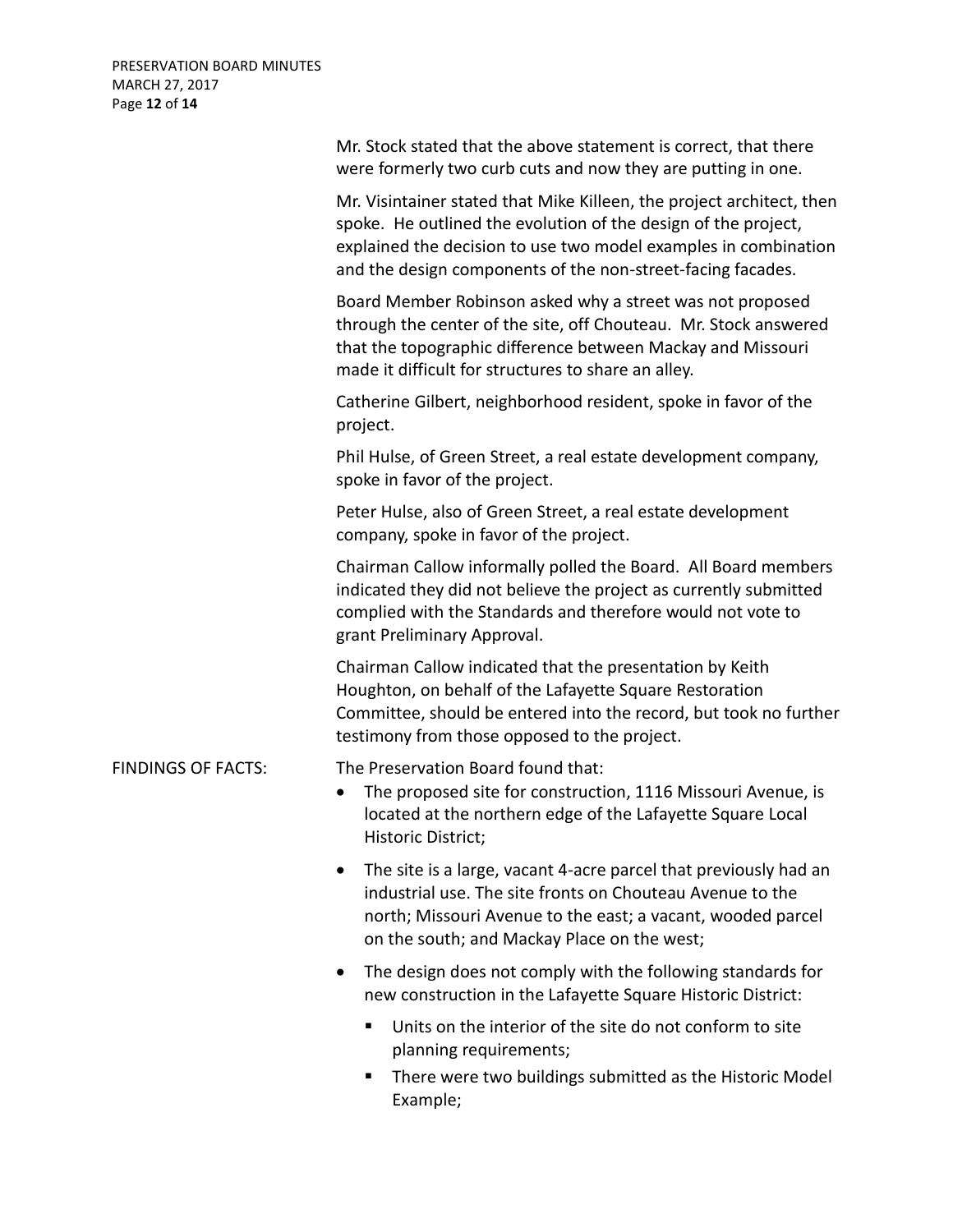- **The standards require a single model example;**
- There are new curb cuts proposed;
- The proposal did not account for grade changes on the site;
- One grouping of buildings included five attached units;
- The rear elevations would be sided, although the HME has four sides of brick.

BOARD DECISION: It was the decision of the Preservation Board to deny preliminary approval of the proposal because it was not in accordance with the Lafayette Square Historic District Standards. The motion was made by Board Member David Visintainer. Mr. Anthony Robinson seconded the motion. The motion passed unanimously.

#### **H. 2017.0379 2339-45 RUTGER STREET LAFAYETTE SQUARE HISTORIC DISTRICT**

Owner/Applicant: Design & Restoration/ Leonard Adewunmi

| <b>RESIDENTIAL PLAN:</b> | Preliminary review to construct new single family attached |
|--------------------------|------------------------------------------------------------|
|                          | townhouses.                                                |

PROCEEDINGS: On March 27, 2017 the Preservation Board of the City of St. Louis met, pursuant to Ordinance #64689 of the City Code, to consider a Preliminary Review request to construct two new twostory buildings, each with two attached units at 2339-45 Rutger, in the Lafayette Square Historic District. Leonard Adewunmi of Design and Restoration submitted the application.

> Board members Richard Callow (Chairman), Michael Killeen, Melanie Fathman, David Richardson, David Visintainer, Anthony Robinson, and Alderman Terry Kennedy were present for the testimony for this agenda item.

Dan Krasnoff of the Cultural Resources Office made a presentation that examined the sections of City Ordinance #69112, which sets forth standards for new construction in the Lafayette Square Historic District. He noted that the proposed new construction substantially complies with the historic district ordinance. He submitted a letter of opposition to the proposal from Alderwoman Christine Ingrassia.

Leonard Adewunmi, the developer, testified in support of the project and that he agreed with the staff recommendation.